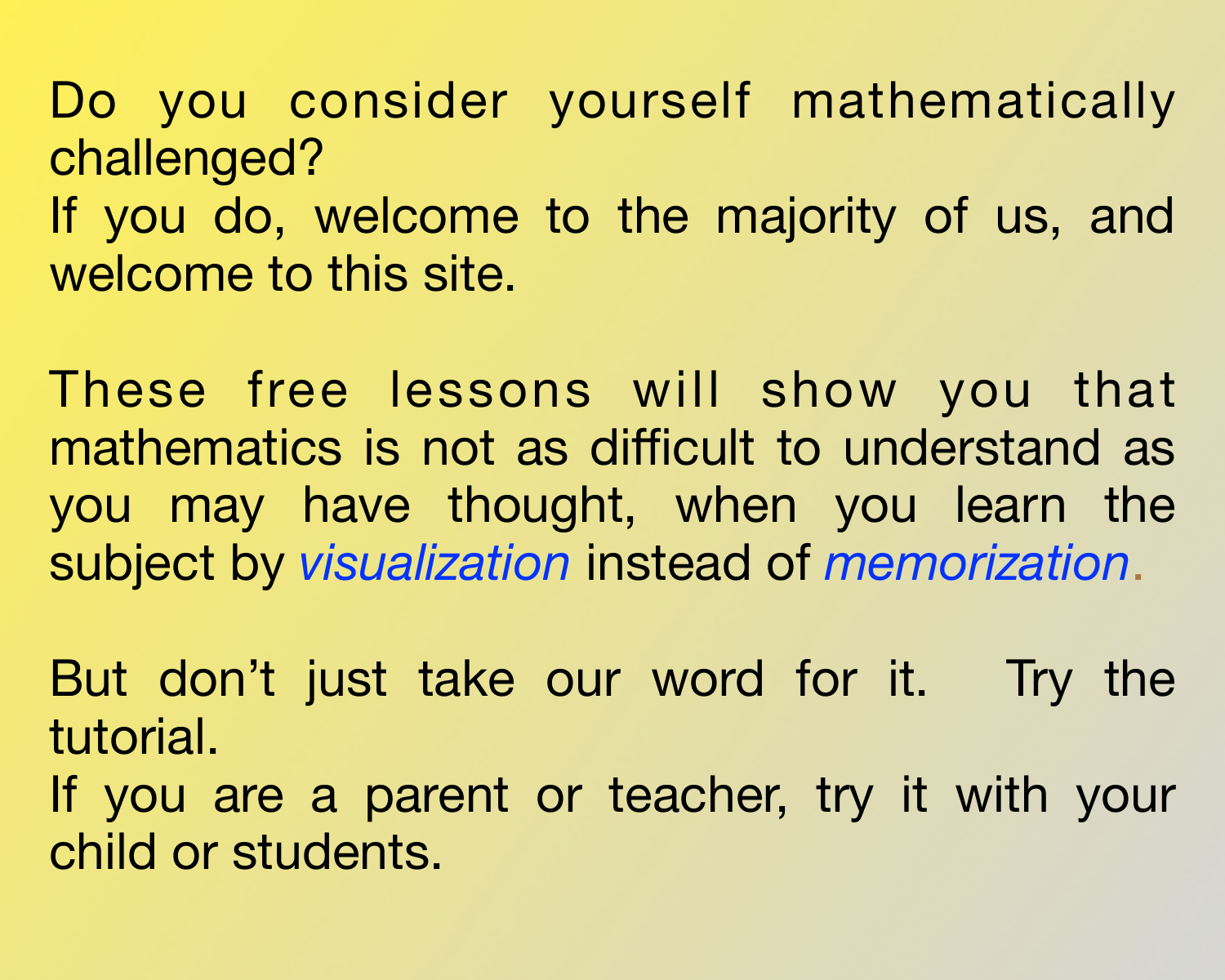There is no charge or obligation, and you may discover that math can be interesting, challenging, and even fun!

Learning mathematics, in many ways, is like learning a new language, and a new way to use much of the vocabulary we already know.

For instance, we already know the words *logic, sets,* and *numbers*.

In learning math, we need to learn to know how these words relate to each other in the process of solving problems.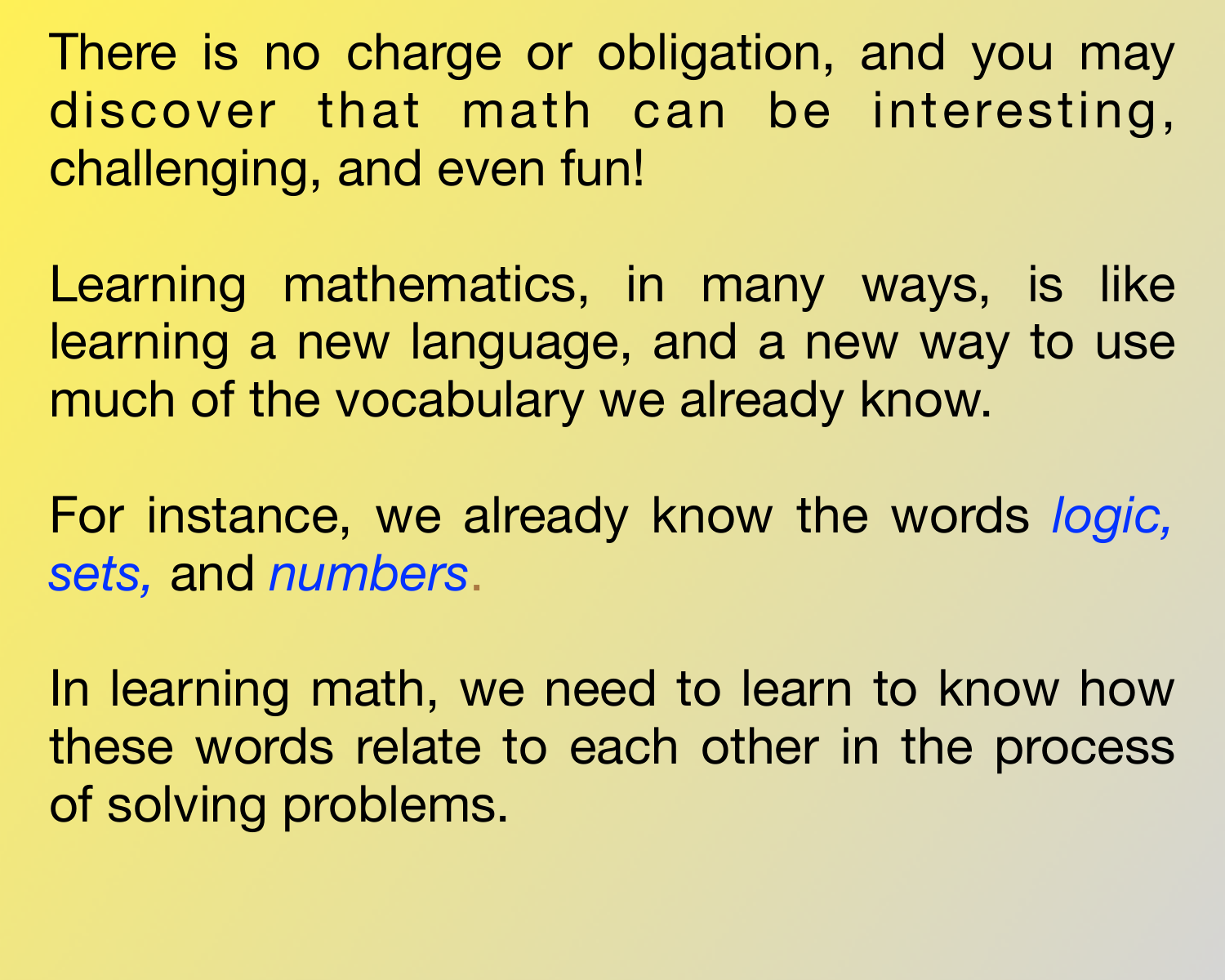You use what you learn in mathematics to solve problems that involve *numbers*.

When you solve a mathematical problem, you are looking at the problem in a logical way that makes it easier for you to find its solution.

The mathematical words and symbols that you use to solve number problems are a kind of *language*.

This mathematical language is made up of many kinds of special *symbols*.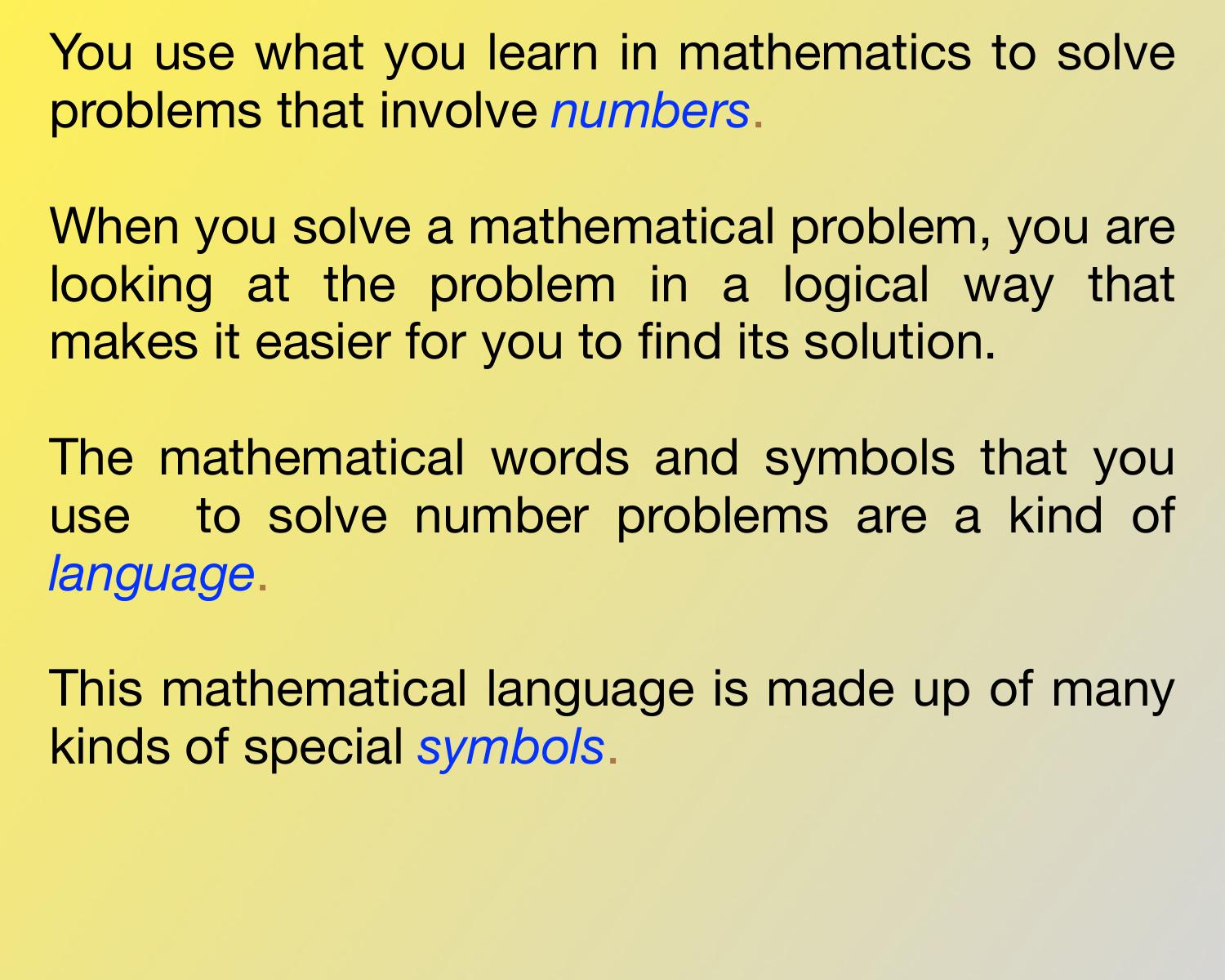So in order to understand the language, you must learn to understand the meaning of the *symbols* and *words* that math uses.

When you learn the basic material in these lessons, you will do much more than simply memorize tables and formulas.

You will learn to fully understand what the mathematical *concepts* mean. You will also learn to understand the language of mathematics by finding ways to *visualize* its *logical* meaning.

One of the main themes in these mathematical lessons will be: